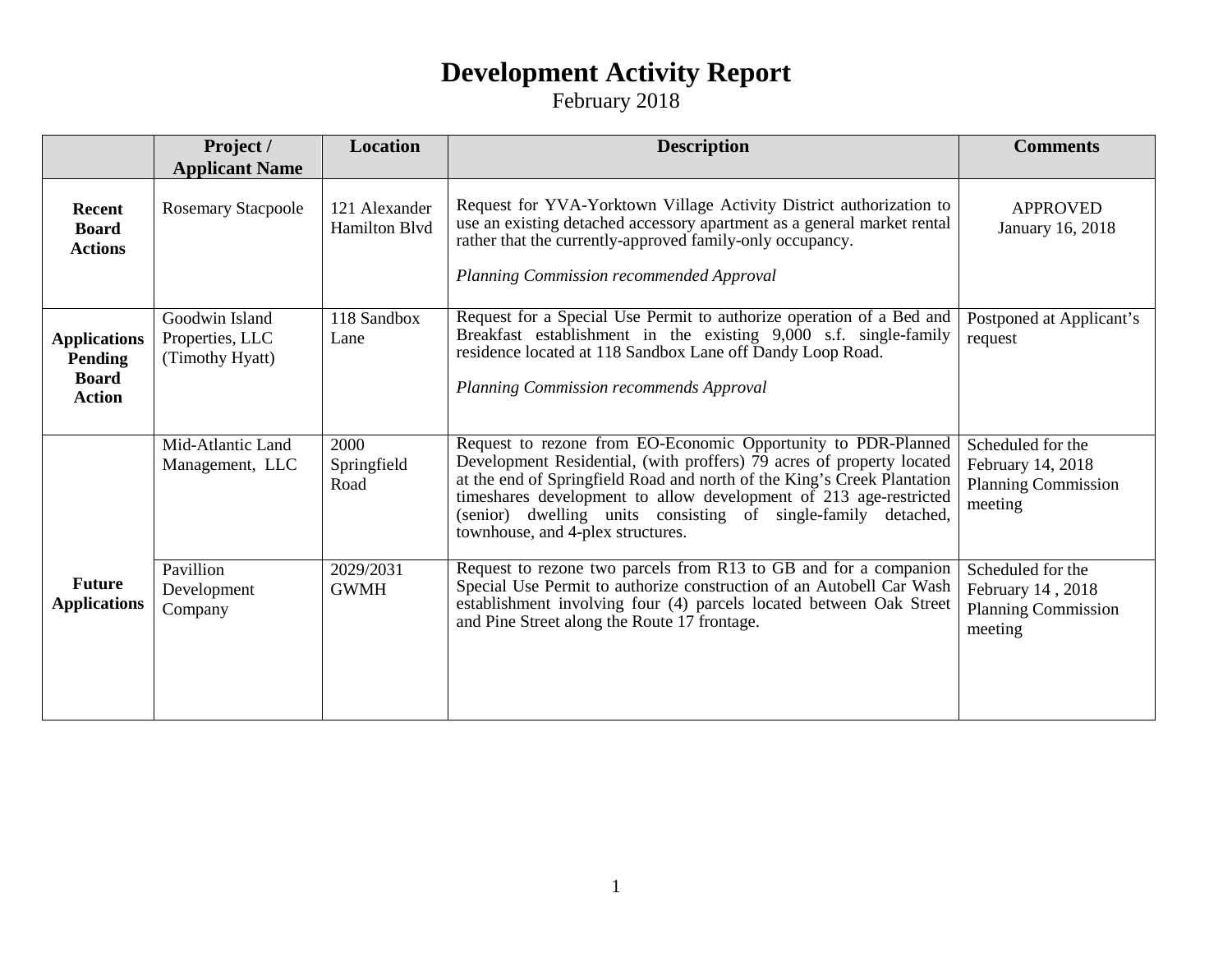#### **Development Activity Report** February 2018

|                                      | Nelson's Grant<br>Development, LLC | Route 17/Fort<br>Eustis Blvd.<br>intersection    | Request to rezone from GB-General Business to PDMU-Planned<br>Development-Mixed Use an undeveloped 1-acre portion of the Patriots<br>Square Shopping Center parcel to be incorporated into the existing<br>Nelson's Grant PDMU and developed with 19 townhouse units. The<br>applicant is also requesting modifications to the original Master Plan<br>and development approval that would increase the maximum number of<br>dwelling units from 112 to 137 and eliminate the ground floor<br>commercial space in one of the yet to be constructed buildings. | Tentatively scheduled for<br>the March 14, 2018<br><b>Planning Commission</b><br>meeting |
|--------------------------------------|------------------------------------|--------------------------------------------------|---------------------------------------------------------------------------------------------------------------------------------------------------------------------------------------------------------------------------------------------------------------------------------------------------------------------------------------------------------------------------------------------------------------------------------------------------------------------------------------------------------------------------------------------------------------|------------------------------------------------------------------------------------------|
|                                      | <b>SXCW Properties</b>             | 305, 311,<br>311A, and 313<br><b>Bypass Road</b> | Request for a Special Use Permit to authorize the establishment of a<br>Sam's Xpress car wash and fueling station on four parcels with a<br>combined area of approximately 3.6 acres located on the north side of<br><b>Bypass Road</b>                                                                                                                                                                                                                                                                                                                       | Tentatively scheduled for<br>the March 14, 2018<br><b>Planning Commission</b><br>meeting |
| <b>Future</b><br><b>Applications</b> | <b>Realmark Associates</b>         | 6909 GWMH                                        | Request for a Special Use Permit to authorize use of the 5.6-acre<br>property on the southern quadrant of the Faulkner Road/Rt 17<br>intersection for an RV sales $\overline{\phantom{a}}$ display / service facility representing an<br>expansion of the Dodd RV establishment on the north side of Faulkner<br>Road.                                                                                                                                                                                                                                        | Tentatively scheduled for<br>the March 14, 2018<br><b>Planning Commission</b><br>meeting |
|                                      | <b>James Raines</b>                | 104 Terrebone<br>Road                            | Request to rezone from GB-General Business to R20-Single-family<br>Residential a 0.67-acre parcel fronting on Terrebone Road to allow<br>construction of a single-family residence                                                                                                                                                                                                                                                                                                                                                                            | Tentatively scheduled for<br>the March 14, 2018<br><b>Planning Commission</b><br>meeting |
|                                      | Whitaker's Mill<br>Associates, LLC | 1538 Penniman<br>Road                            | Request to rezone from IL to PDR and EO a 0.5-acre parcel so as to<br>incorporate it into the previously approved and under development<br>Whittaker's Mill Planned Development.<br>The rezoning would<br>accommodate the proposed addition of eight (8) townhouses to the<br>approved development plan.                                                                                                                                                                                                                                                      | Tentatively scheduled for<br>the March 14, 2018<br><b>Planning Commission</b><br>meeting |
|                                      | Johnston's Chimney<br>Sweep        | 205 Fielding<br>Lewis Drive                      | Request for a Special Use Permit to authorize non-resident employees<br>in conjunction with an existing home occupation.                                                                                                                                                                                                                                                                                                                                                                                                                                      | Tentatively scheduled for<br>the March 14, 2018<br><b>Planning Commission</b><br>meeting |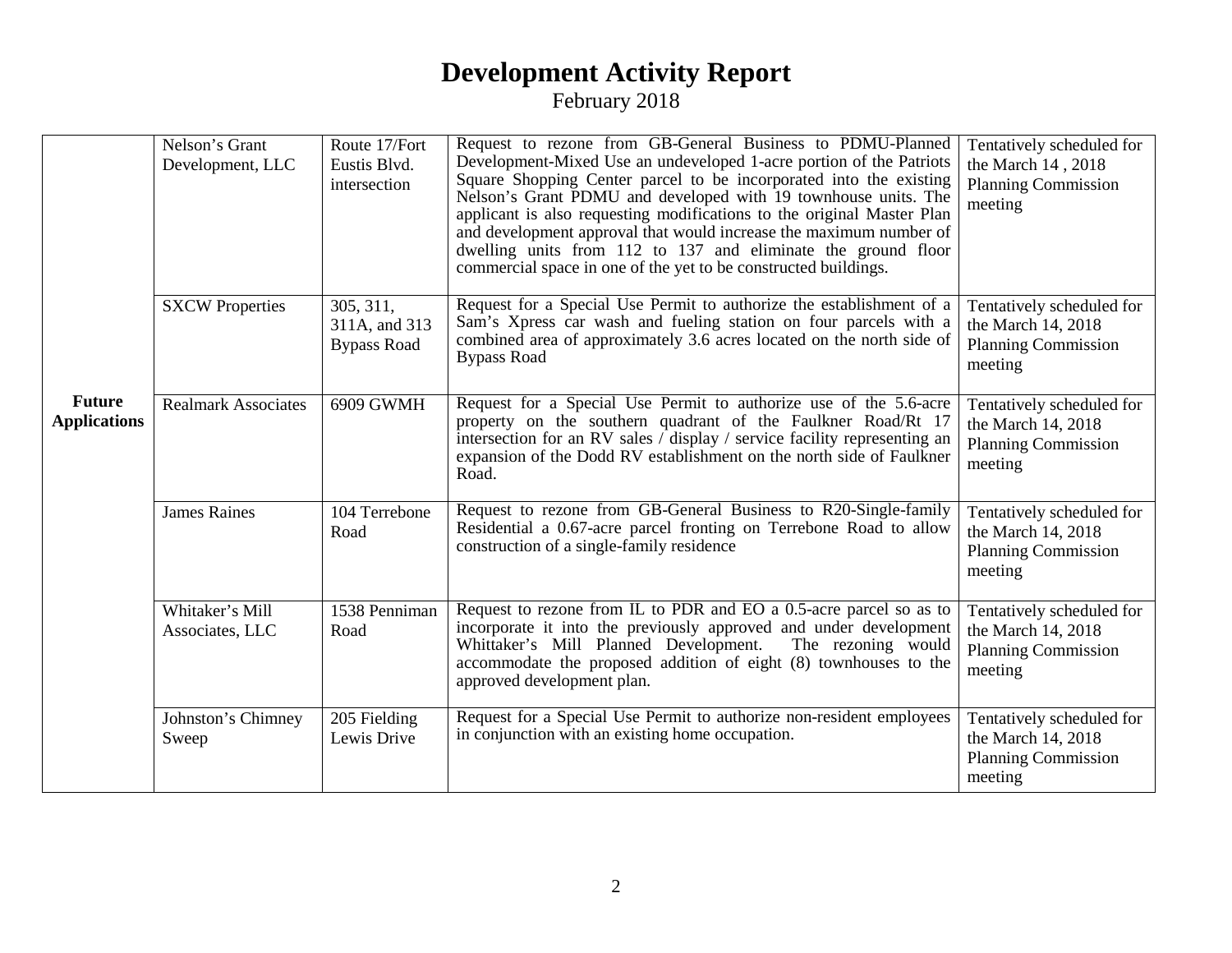## **Development Activity Report**

February 2018

| <b>Site Plans</b><br><b>Approved</b>                           | Riverside Health<br>$Systems -$<br>Rehabilitation<br>Hospital | <b>Theatre Road</b>        | Proposed 52,000 s.f., 60-bed rehabilitation center and medical office<br>building with access drives from Theatre Road and Hampton Highway                                                                           | Preliminary Approval |
|----------------------------------------------------------------|---------------------------------------------------------------|----------------------------|----------------------------------------------------------------------------------------------------------------------------------------------------------------------------------------------------------------------|----------------------|
|                                                                | <b>York County Fire</b><br>Station No. 1                      | Dare Road                  | New Fire Station No. 1, re-located from Route 17                                                                                                                                                                     | Preliminary Approval |
| <b>Site Plans</b><br><b>Submitted</b>                          | Aero Colours Auto<br>Body Repair and<br>Paint Shop            | <b>7700 GWMH</b>           | Proposed 14,000 s.f. auto body / paint shop on a 9-acre parcel located<br>on the east side of Route 17 abutting the north side of the Roberts<br>Furniture parcel. The project was authorized by Special Use Permit. |                      |
| <b>Subdivision</b><br><b>Plans</b><br><b>Approved</b>          | Arbordale, Phase I                                            | <b>Bulifants Blvd.</b>     | Phase I (33 single-family lots) of the Arbordale Planned Development                                                                                                                                                 | Approval             |
| <b>Subdivision</b><br><b>Plans</b><br><b>Submitted</b>         | Arbordale, Phase I                                            | <b>Ashby Park</b><br>Drive | Final Plat for the 33-lot single-family detached Phase I section of the<br>Arbordale residential development per the recent PD-Planned<br>Development rezoning approval.                                             |                      |
|                                                                | Marquis Estates,<br>Phase II SFD                              |                            | The Phase II single-family detached area consists of 58 lots. It is the<br>second of three phases in the single-family detached portion of the<br>Marquis residential area.                                          |                      |
| Land<br><b>Disturbing</b><br><b>Activity</b><br><b>Permits</b> | <b>Wormley Creek</b><br>Marina                                | Waterview<br>Road          | Proposed pool and pool house for use by marina customers.                                                                                                                                                            |                      |
| <b>HYDC</b><br><b>Actions</b>                                  | None                                                          |                            |                                                                                                                                                                                                                      |                      |